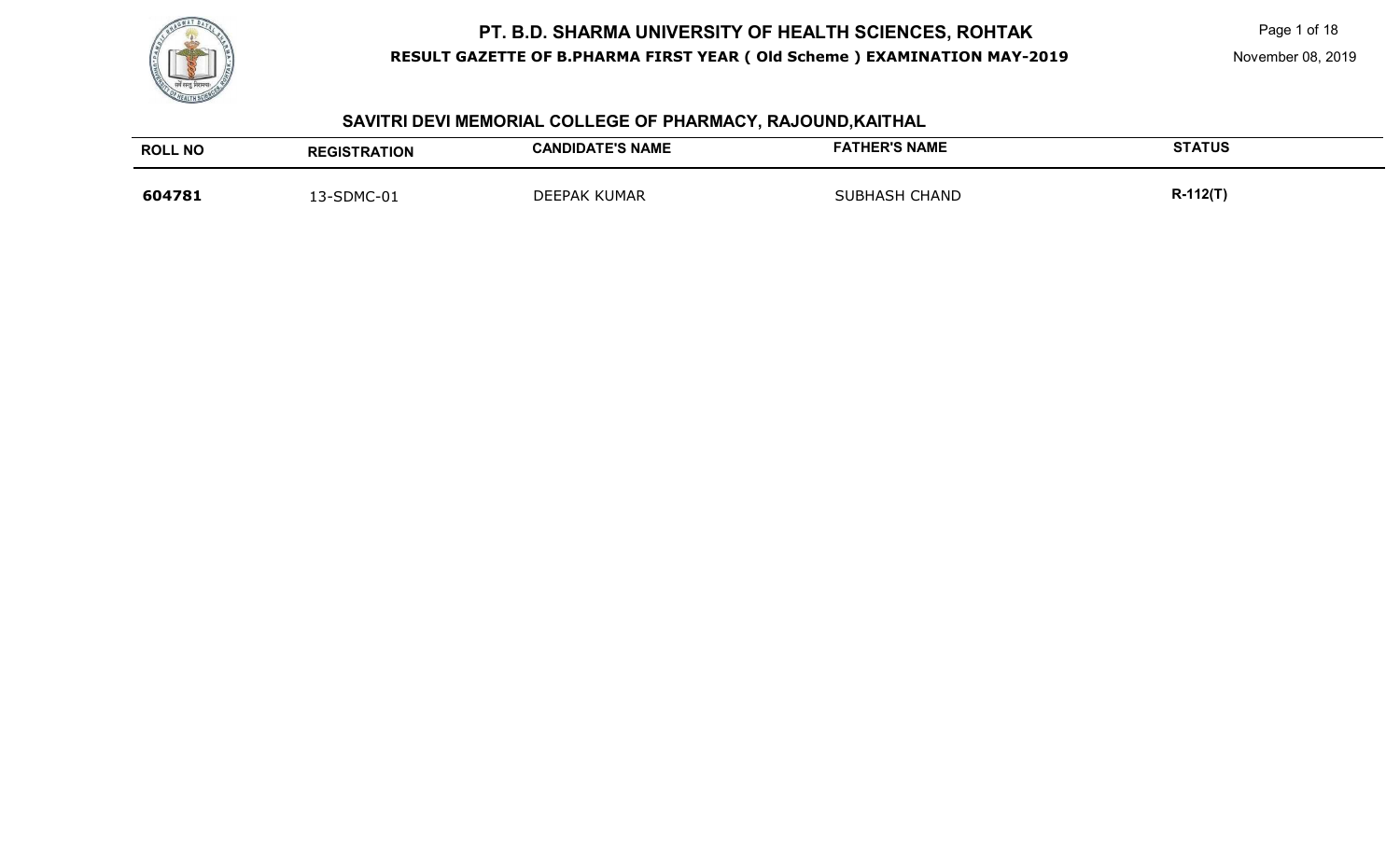

Page 2 of 18

#### **INTERNATIONAL INSTITUTE OF PHARMACEUTICAL SCIENCES, SONEPAT**

| <b>ROLL NO</b> | <b>REGISTRATION</b> | <b>CANDIDATE'S NAME</b>  | <b>FATHER'S NAME</b> | <b>STATUS</b>                           |
|----------------|---------------------|--------------------------|----------------------|-----------------------------------------|
| 605091         | 12-IIPJS10          | AVINASH CHANDRA HIMANSHU | AMAWASH MANJHI       | R-111(T) 112(T) 113(T) 114(T)<br>116(T) |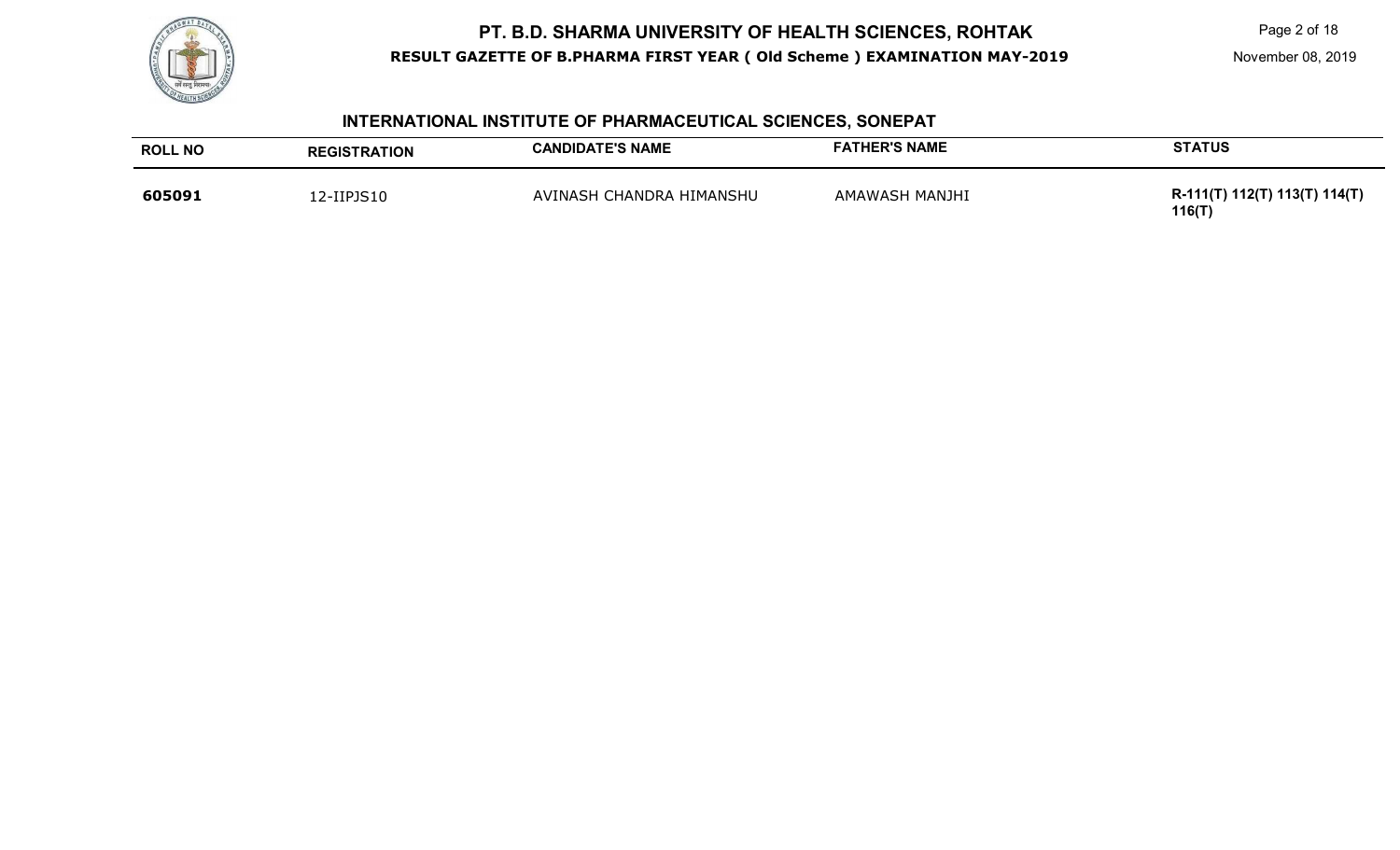

Page 3 of 18

#### **R.K.S.D. COLLEGE OF PHARMACY KAITHAL**

| <b>ROLL NO</b> | <b>REGISTRATION</b> | <b>CANDIDATE'S NAME</b> | <b>FATHER'S NAME</b>  | <b>STATUS</b> |
|----------------|---------------------|-------------------------|-----------------------|---------------|
| 605971         | 10-RKSD-24          | <b>RAVI KANT</b>        | <b>RAMESH CHANDER</b> | $R-112(T)$    |
| 605972         | 13-RKSD-24          | RAJAT KUMAR             | <b>RAM KUMAR</b>      | $R-112(T)$    |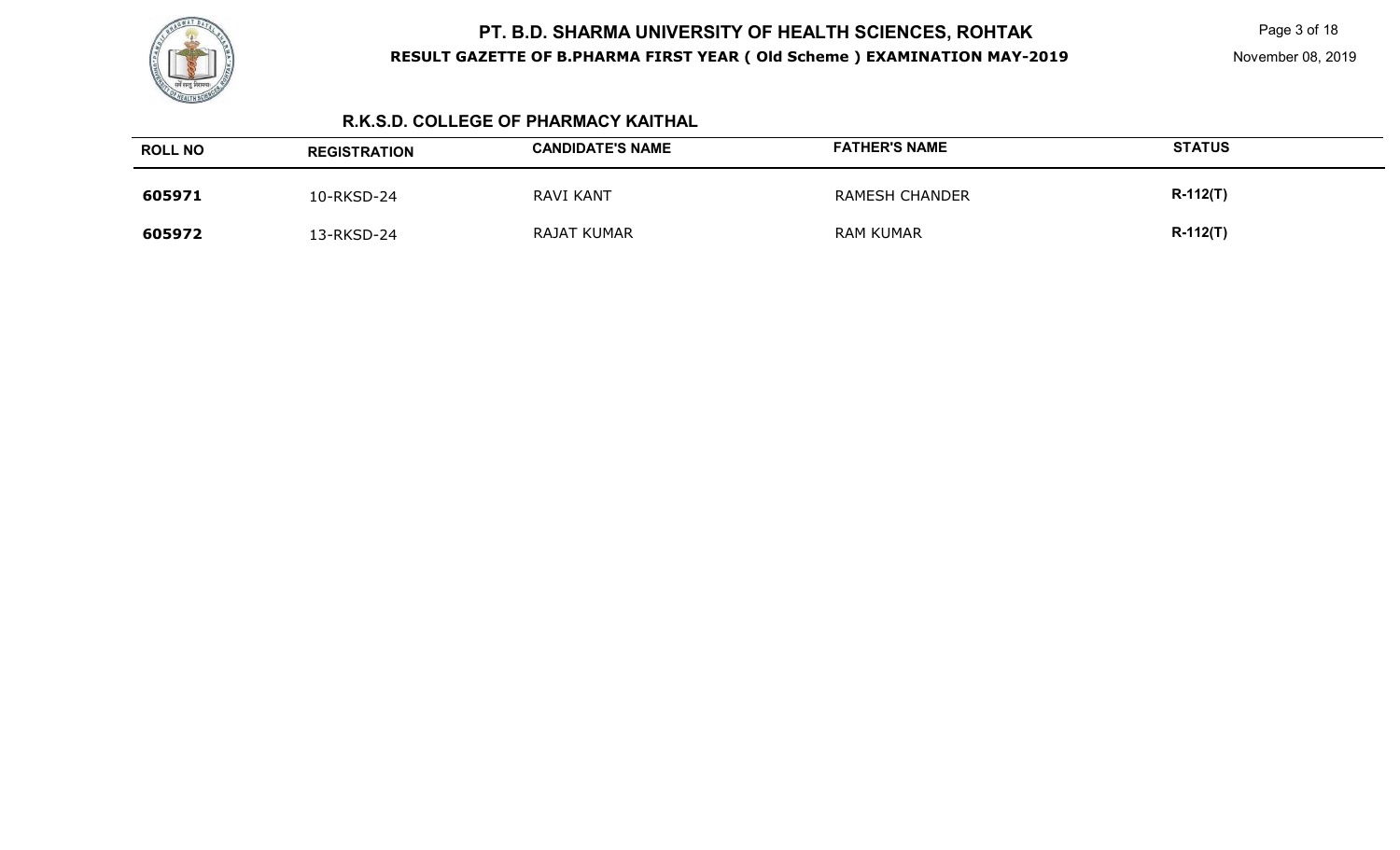

# **JANTA COLLEGE OF PHARMACY, BUTANA (SONIPAT)**

| <b>ROLL NO</b> | <b>REGISTRATION</b> | <b>CANDIDATE'S NAME</b> | <b>FATHER'S NAME</b> | <b>STATUS</b>   |
|----------------|---------------------|-------------------------|----------------------|-----------------|
| 606291         | 2-JCB-05            | ANKIT                   | RAJENDER SINGH       | R-112(T) 113(T) |
| 606292         | 2-JCB-15            | RAKESH KUMAR GUPTA      | RAM LAUOT GUPTA      | $R-112(T)$      |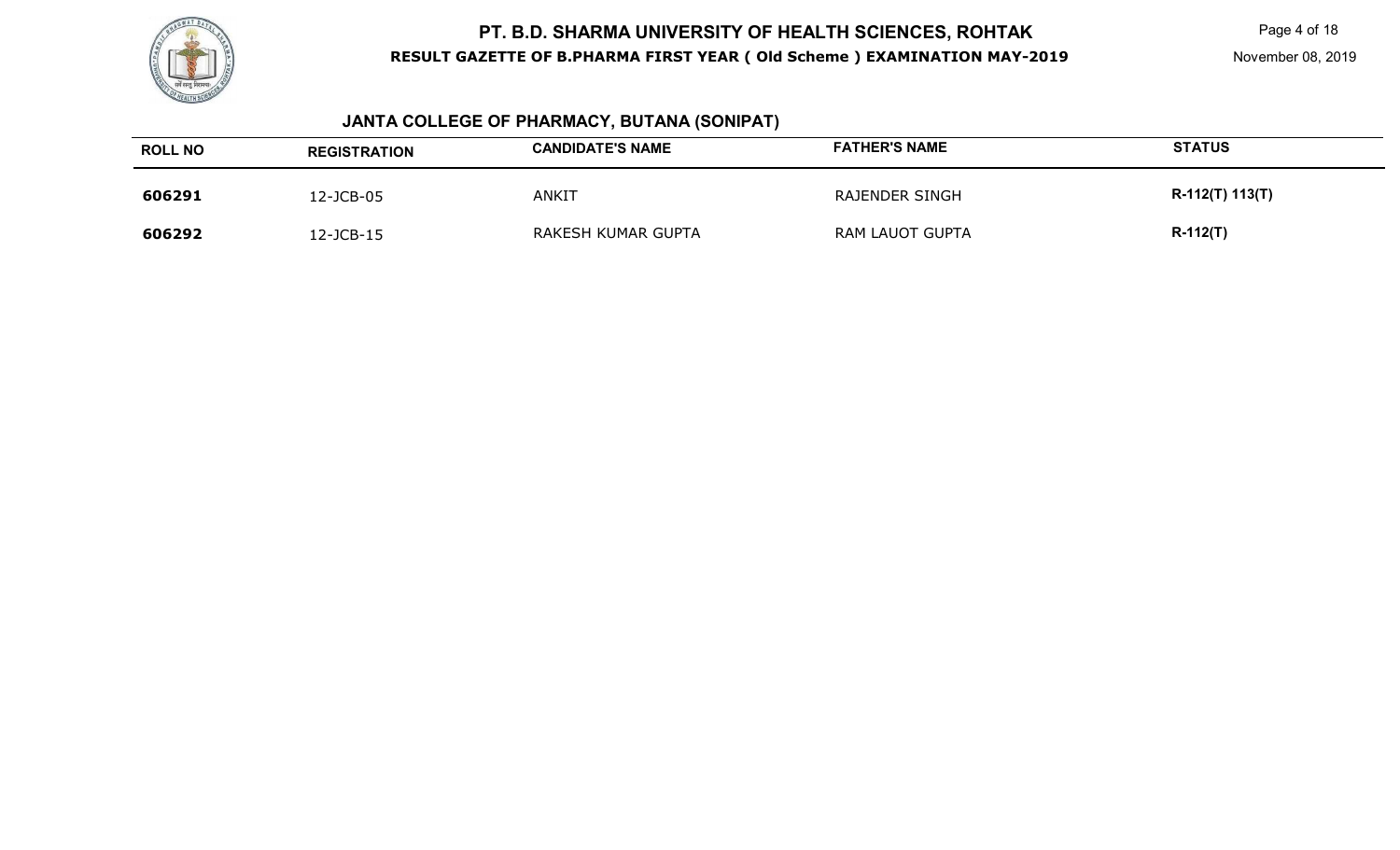

Page 5 of 18

# **JCDM COLLEGE OF PHARMACY, SIRSA (HARYANA)**

| <b>ROLL NO</b> | <b>REGISTRATION</b> | <b>CANDIDATE'S NAME</b> | <b>FATHER'S NAME</b> | <b>STATUS</b> |
|----------------|---------------------|-------------------------|----------------------|---------------|
| 612631         | 13-JNCDL-03         | MALIK KUMAR             | <b>RAMESH KUMAR</b>  | 778 / 1400    |
| 612632         | 13-JNCDL-28         | <b>AKASH</b>            | <b>VIJAY SETHI</b>   | $R-112(T)$    |
| 612633         | 18-JNCDL-215        | NIKHIL                  | <b>KRISHAN KUMAR</b> | <b>RLA</b>    |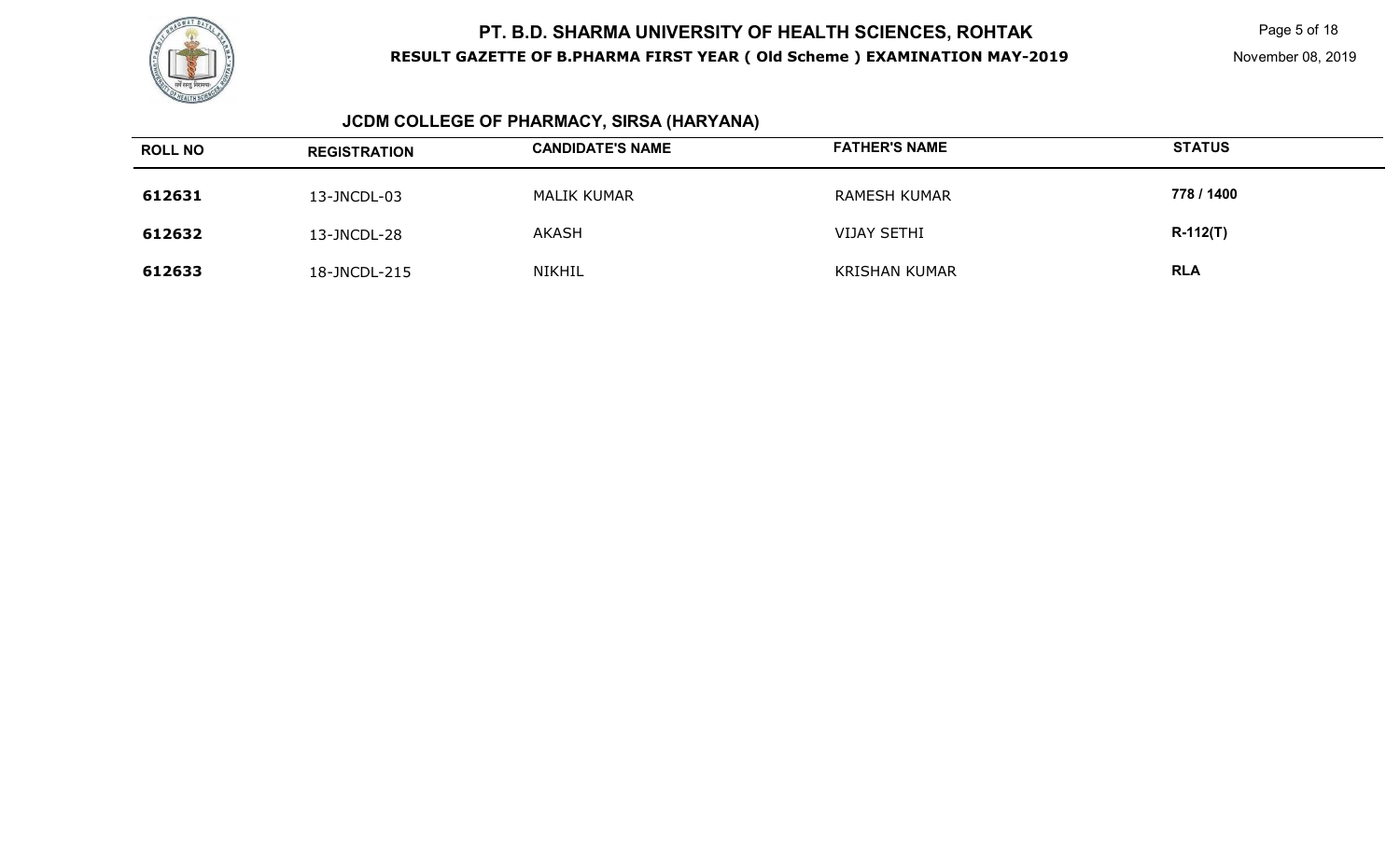

Page 6 of 18

#### **DOON VALLEY INSTITUTE OF PHARMACY & MEDICINE KARNAL**

| <b>ROLL NO</b> | <b>REGISTRATION</b> | <b>CANDIDATE'S NAME</b> | <b>FATHER'S NAME</b> | <b>STATUS</b> |
|----------------|---------------------|-------------------------|----------------------|---------------|
| 613011         | 13-DVI-10           | <b>DEEPAK SINGH</b>     | <b>BALDEV SINGH</b>  | $R-111(T)$    |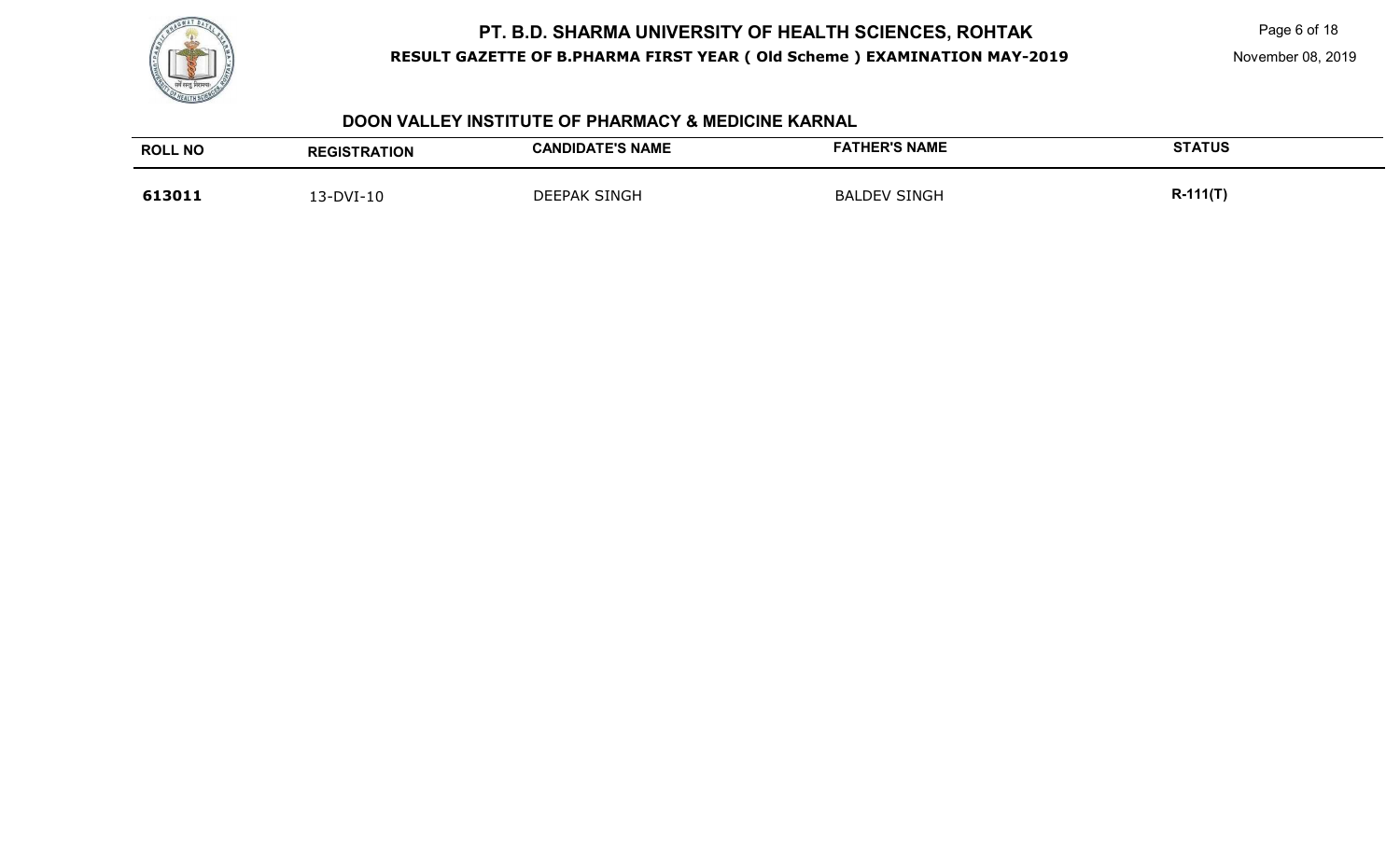

Page 7 of 18

# **SHRI RAM COLLEGE OF PHARMACY, RAMBA, KARNAL**

| <b>ROLL NO</b> | <b>REGISTRATION</b> | <b>CANDIDATE'S NAME</b> | <b>FATHER'S NAME</b> | <b>STATUS</b> |
|----------------|---------------------|-------------------------|----------------------|---------------|
| 607331         | 13-SRC-01           | ROHIT SAINI             | PARVEEN KUMAR        | $R-111(T)$    |
| 607332         | 13-SRC-04           | <b>MANOJ</b>            | <b>SURAJ BHAN</b>    | $R-111(T)$    |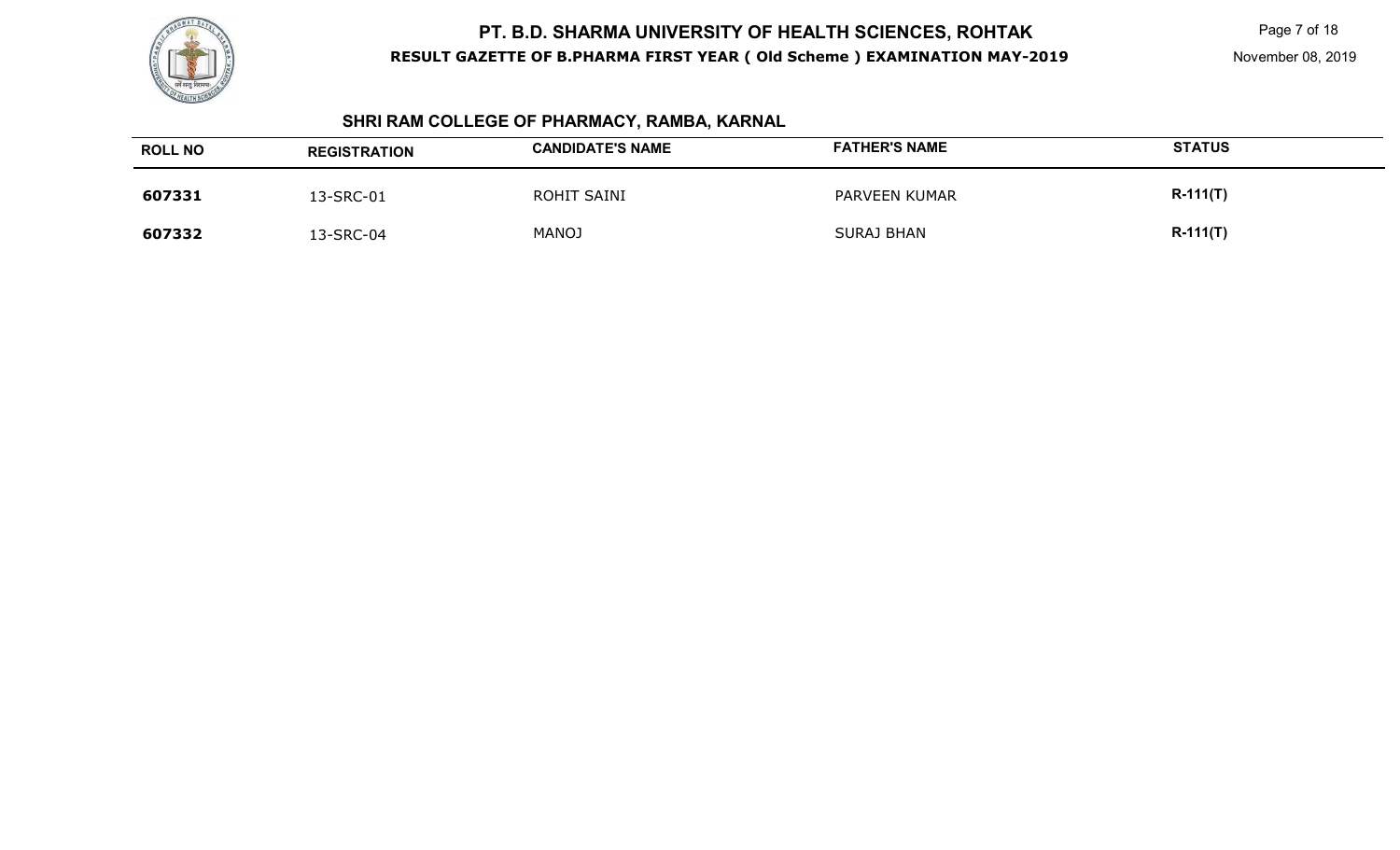

Page 8 of 18

# **B S ANANGPURIA INSTITUTE OF PHARMACY,FARIDABAD**

| <b>ROLL NO</b> | <b>REGISTRATION</b> | <b>CANDIDATE'S NAME</b> | <b>FATHER'S NAME</b> | <b>STATUS</b> |
|----------------|---------------------|-------------------------|----------------------|---------------|
| 607641         | 13-BSAI-04          | ADITYA BHARDWAJ         | SUNIL BHARDWAJ       | 818 / 1400    |
| 607642         | 13-BSAI-19          | <b>DEEPAK</b>           | AMARPAL              | $R-111(T)$    |
| 613341         | 13-BSAI-75          | <b>SANDEEP ATTRI</b>    | <b>RAJENDER</b>      | 756 / 1400    |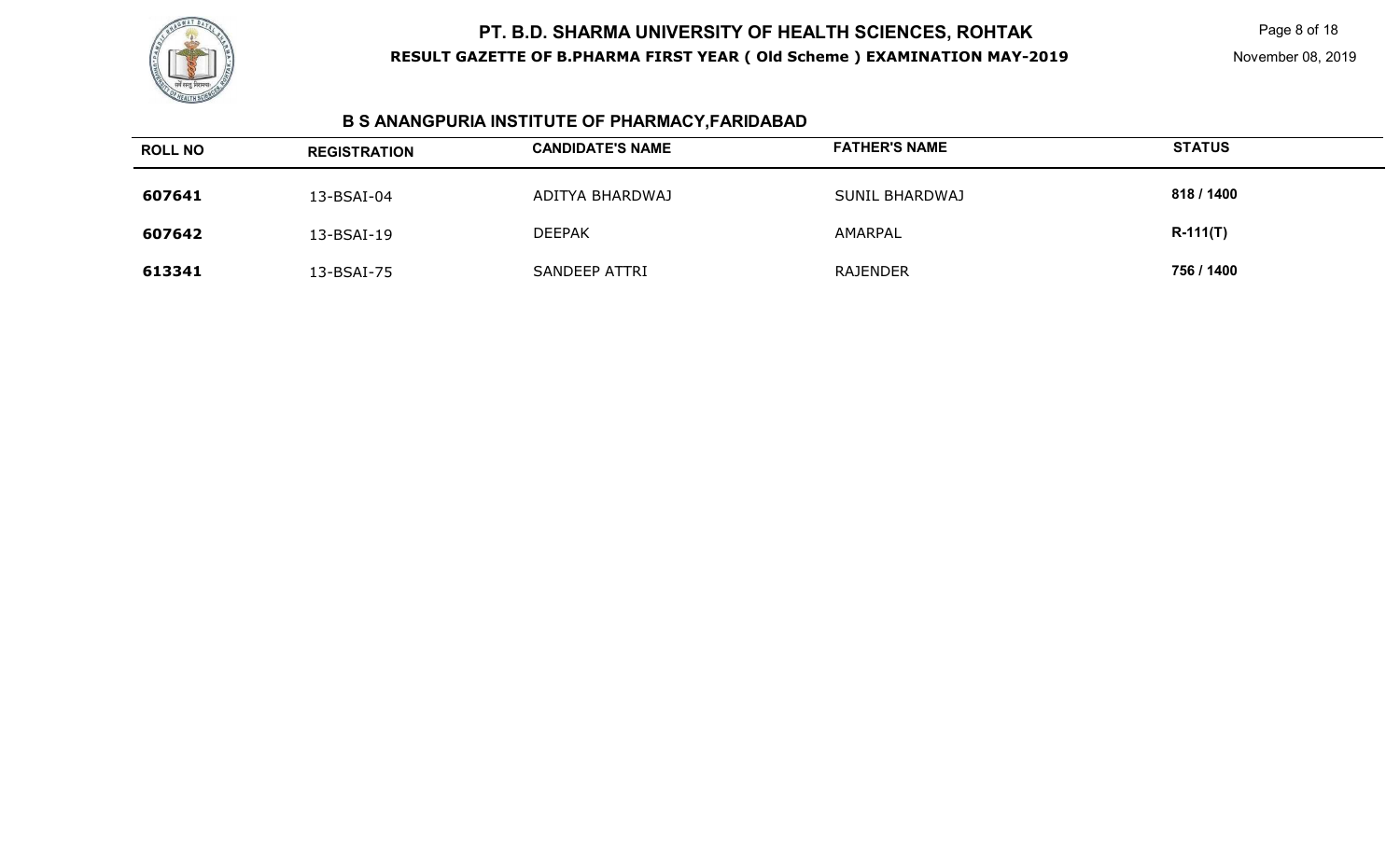

Page 9 of 18

#### **HINDU COLLEGE OF PHARMACY SONEPAT**

| <b>ROLL NO</b> | <b>REGISTRATION</b> | <b>CANDIDATE'S NAME</b> | <b>FATHER'S NAME</b> | <b>STATUS</b>          |
|----------------|---------------------|-------------------------|----------------------|------------------------|
| 607951         | 13-HC-43            | <b>SACHIN SEHRAWAT</b>  | <b>SANJAY</b>        | $R-112(T)$             |
| 613621         | 12-HC-20            | <b>KULDEEP</b>          | <b>JAGDISH</b>       | $R-112(T)$             |
| 613622         | 12-HC-23            | MANJEET SINGH           | DALBIR SINGH         | R-111(T) 112(T) 115(T) |
| 613623         | 12-HC-24            | MOHD SHAKIR AMEEN       | FAROOQ AHMED         | $R-112(T)$             |
| 613624         | 12-HC-18            | KAILASH                 | <b>DHARMPAL</b>      | R-112(T) 115(P)        |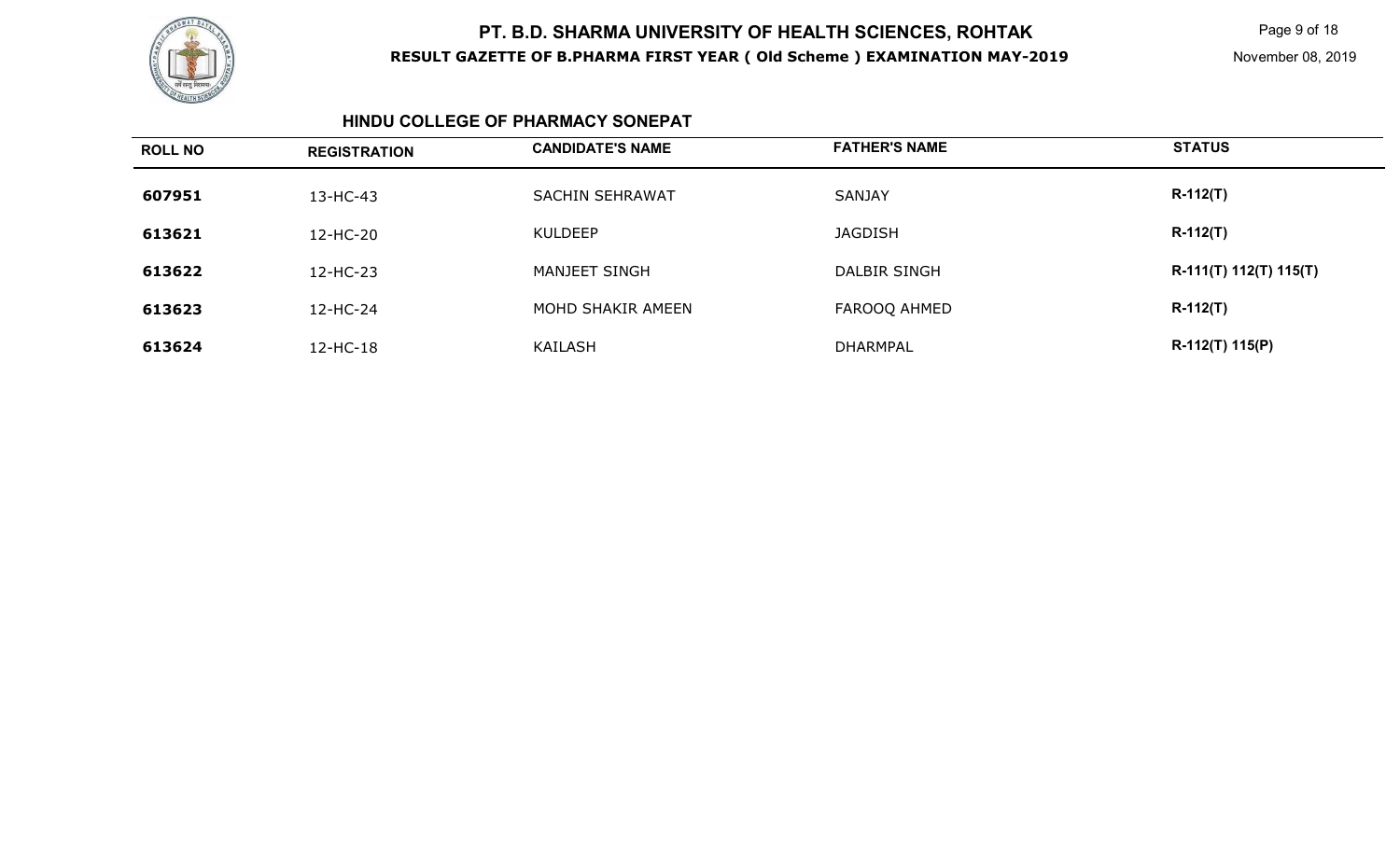

# **P D M SCHOOL OF PHARMACY, KARSINDHU, SAFIDON, JIND**

| <b>ROLL NO</b> | <b>REGISTRATION</b> | <b>CANDIDATE'S NAME</b> | <b>FATHER'S NAME</b> | <b>STATUS</b> |
|----------------|---------------------|-------------------------|----------------------|---------------|
| 608261         | 12-PDMS-10          | FARHAN                  | SAZID                | $R-112(T)$    |
| 608262         | 12-PDMS-16          | MAHESH                  | <b>RATAN SINGH</b>   | 794 / 1400    |
| 608263         | 13-PDMS-49          | <b>VIKRAM SAINI</b>     | SATYAWAN SAINI       | $R-112(T)$    |
| 613911         | 13-PDMS-02          | <b>ANKIT CHHOKER</b>    | RAJBIR               | $R-116(T)$    |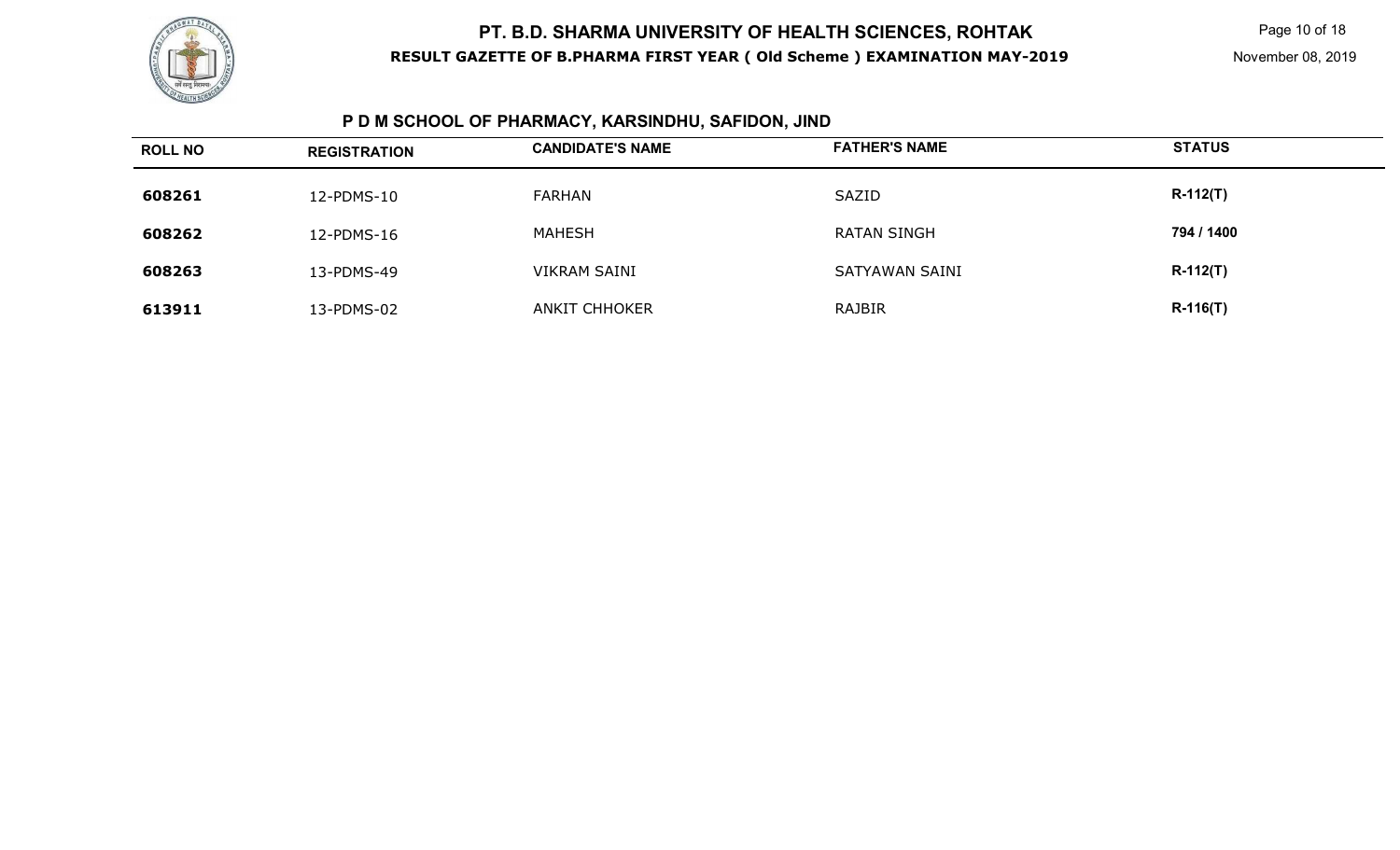

Page 11 of 18

# **VAISH INST. OF PHARMACEUTICAL EDU. & RESEARCH, ROHTAK**

| <b>ROLL NO</b> | <b>REGISTRATION</b> | <b>CANDIDATE'S NAME</b> | <b>FATHER'S NAME</b> | <b>STATUS</b> |
|----------------|---------------------|-------------------------|----------------------|---------------|
| 608751         | I3VIR14             | <b>BRIJESH</b>          | <b>MADAN LAL</b>     | 824 / 1400    |
| 614251         | 11-VIR-02           | <b>AJAY</b>             | RAMESH KUMAR         | $R-112(T)$    |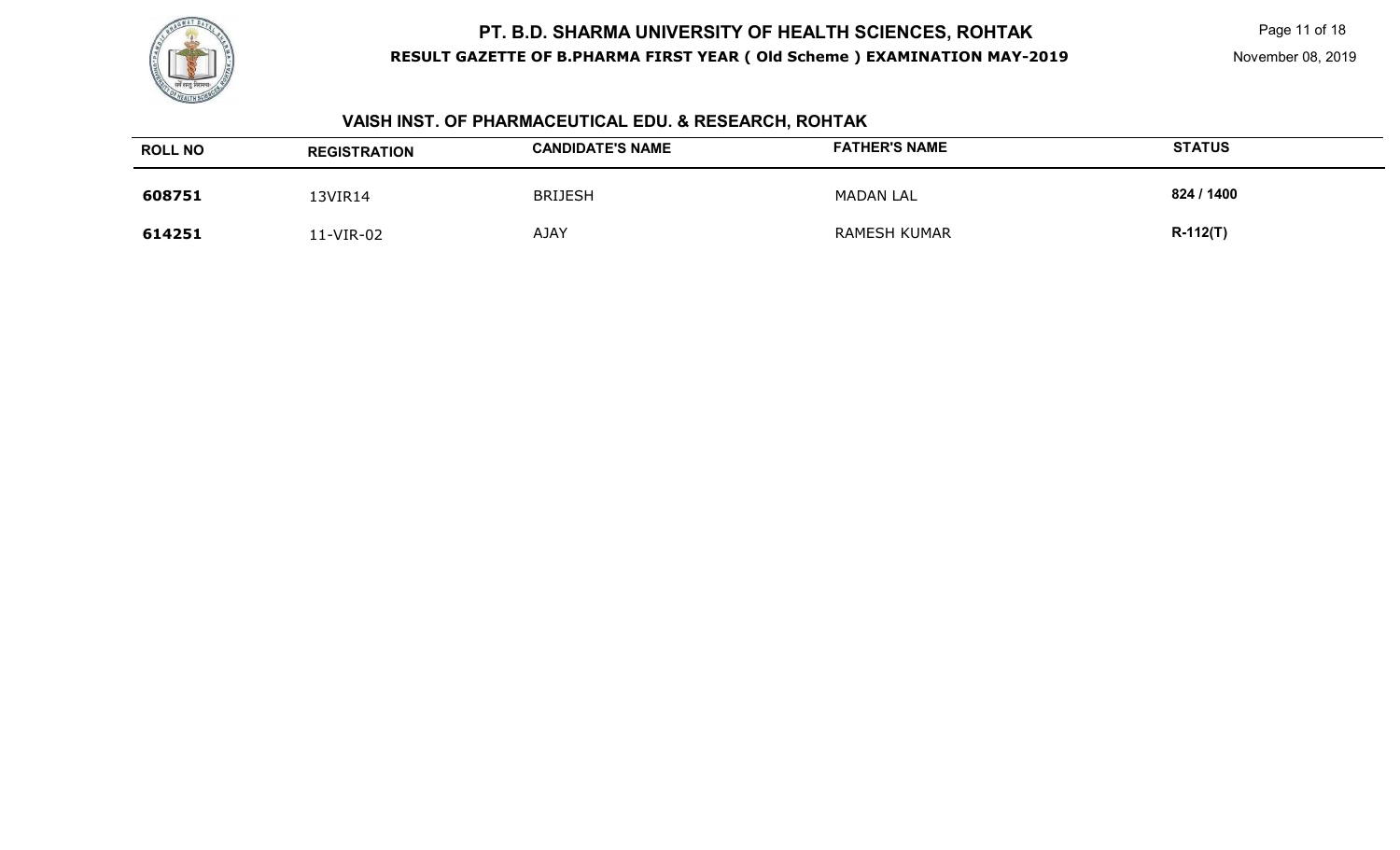

Page 12 of 18

# **ADVANCED INSTITUTE OF PHARMACY, AURANGABAD, PALWAL**

| <b>ROLL NO</b> | <b>REGISTRATION</b> | <b>CANDIDATE'S NAME</b> | <b>FATHER'S NAME</b> | <b>STATUS</b> |
|----------------|---------------------|-------------------------|----------------------|---------------|
| 614591         | 13-AIAP-21          | <b>GAUTAM</b>           | <b>ZILE SINGH</b>    | 864 / 1400    |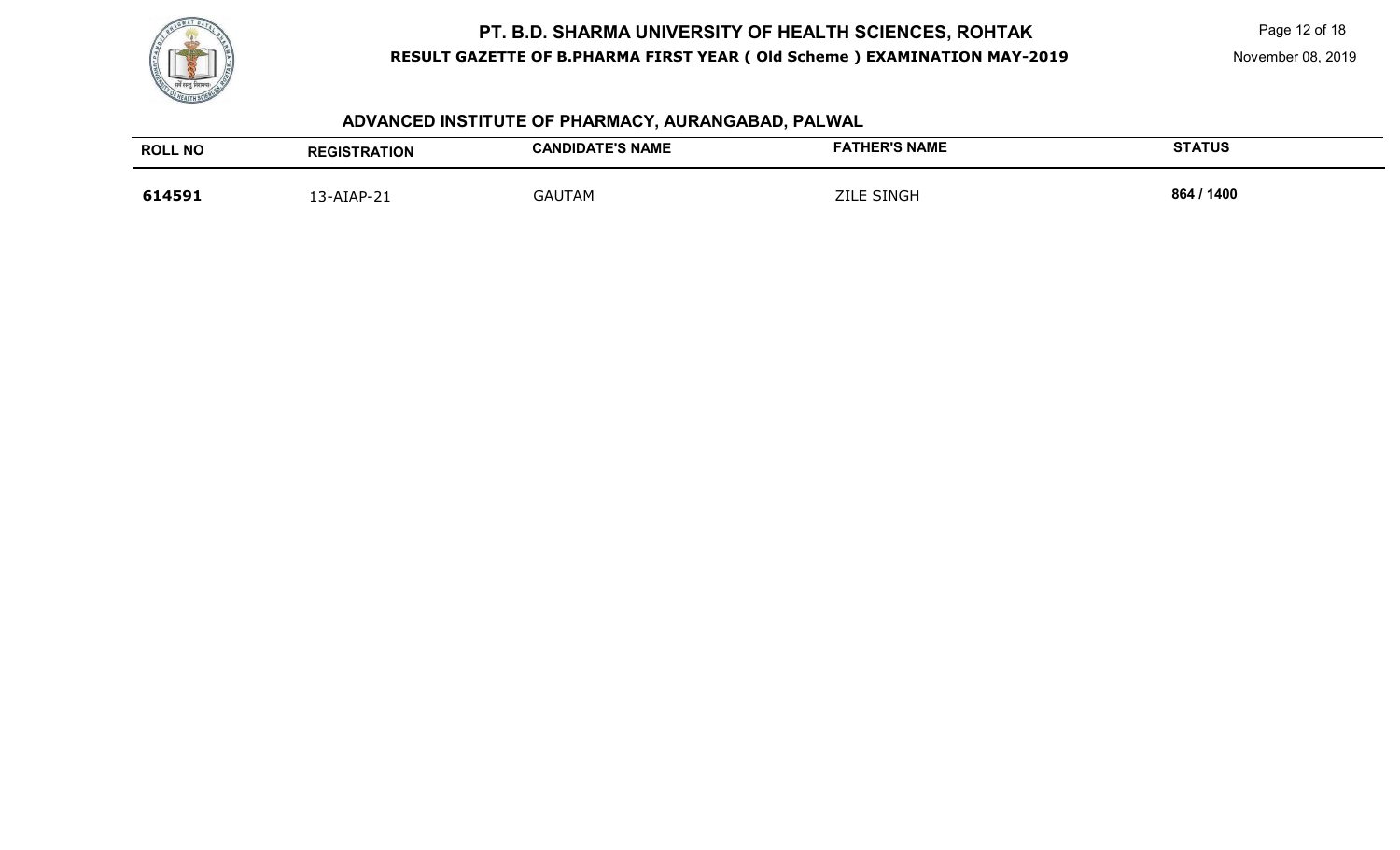

Page 13 of 18

November 08, 2019

# **COLLEGE OF PHARMACY, PT. B.D. SHARMA PGIMS, ROHTAK**

| <b>ROLL NO</b> | <b>REGISTRATION</b> | <b>CANDIDATE'S NAME</b> | <b>FATHER'S NAME</b> | <b>STATUS</b>   |
|----------------|---------------------|-------------------------|----------------------|-----------------|
| 614861         | 12-PGIMS-522        | AJAY                    | <b>RAMESH KUMAR</b>  | R-112(T) 118(T) |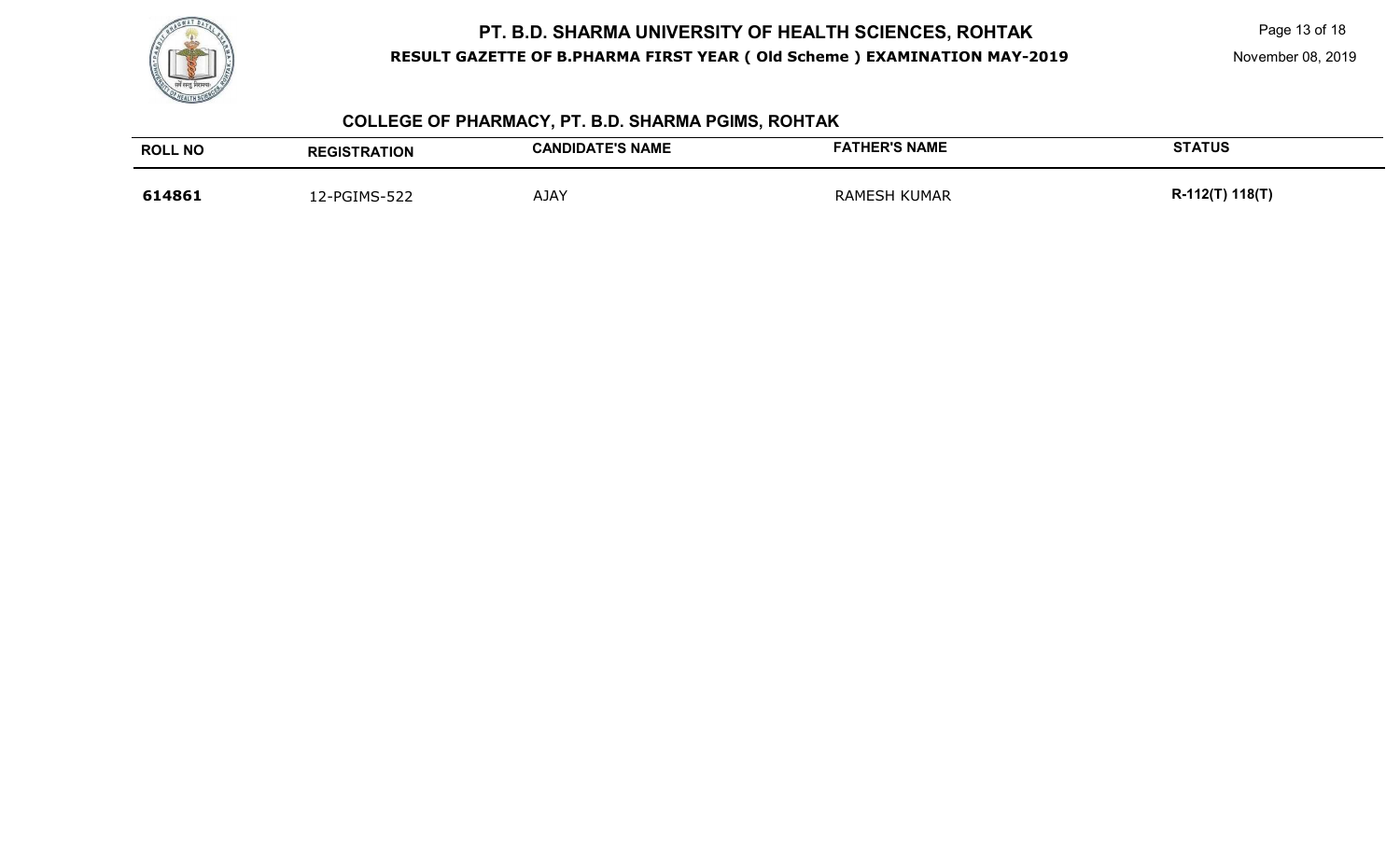

# **RAM GOPAL COLLEGE OF PHARMACY, SULTANPUR, GURGAON**

| <b>ROLL NO</b> | <b>REGISTRATION</b> | <b>CANDIDATE'S NAME</b> | <b>FATHER'S NAME</b>    | <b>STATUS</b> |
|----------------|---------------------|-------------------------|-------------------------|---------------|
| 610251         | 12-RGC-33           | PARMOD KUMAR            | <b>RAM KISHAN</b>       | 838 / 1400    |
| 610252         | 12-RGC-38           | <b>RAJEEV KUMAR</b>     | <b>SHIV KUMAR SINGH</b> | 786 / 1400    |
| 610253         | 12-RGC-43           | <b>RAVINDER</b>         | <b>MAHAVIR YADAV</b>    | $R-112(T)$    |
| 610254         | 12-RGC-59           | UNIQUE                  | <b>RAJESH KUMAR</b>     | 792 / 1400    |
| 615021         | 13-RGC-04           | AMIT                    | <b>DHARAM PAL</b>       | 775 / 1400    |
| 615022         | 13-RGC-38           | PANKAJ SHOKEEN          | PHOOL SINGH             | 818 / 1400    |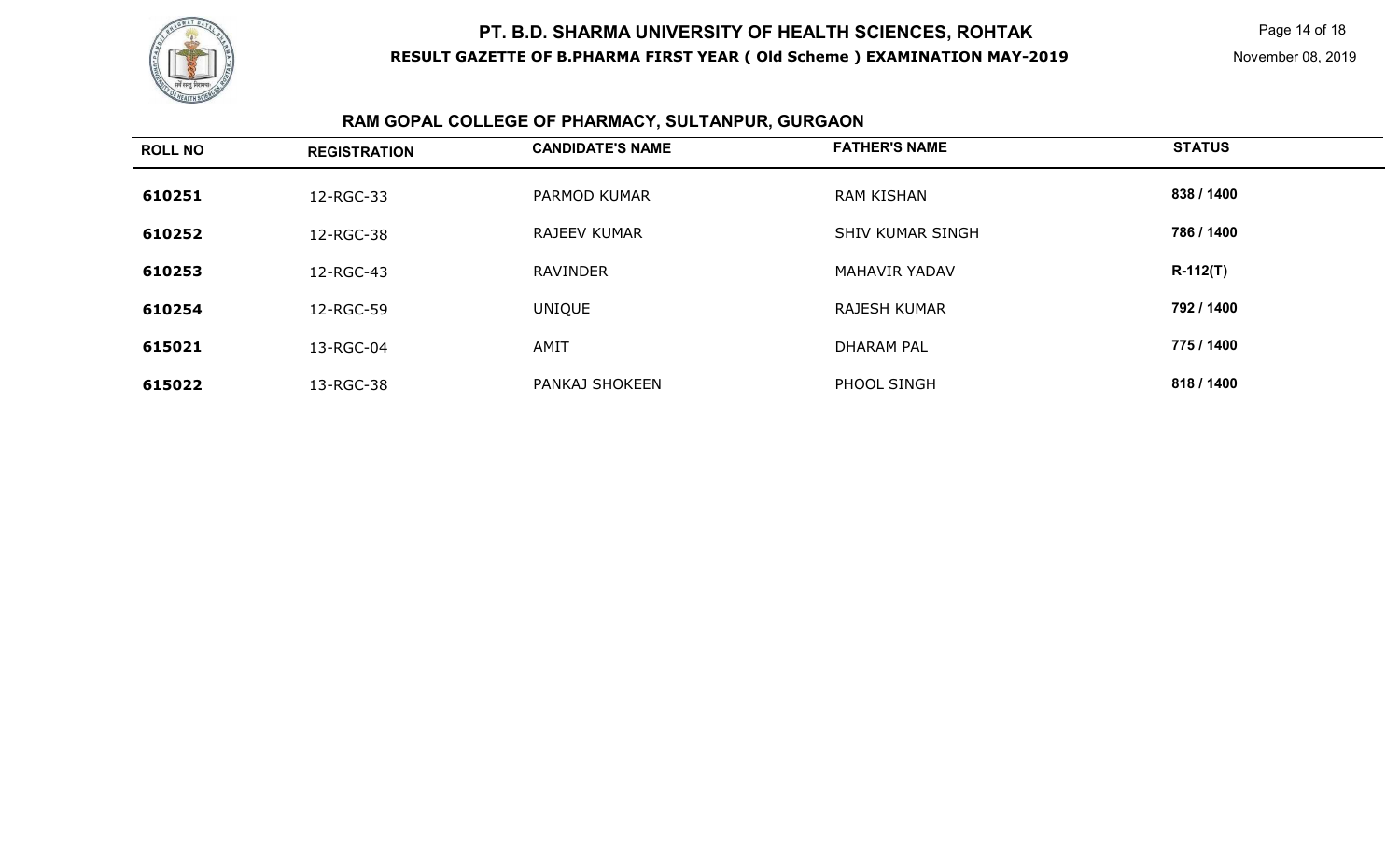

Page 15 of 18

# **SWAMI DEVI DYAL INSTITUTE OF PHARMACY GOLPURA, BARWALA PANCHKULA**

| <b>ROLL NO</b> | <b>REGISTRATION</b> | <b>CANDIDATE'S NAME</b> | <b>FATHER'S NAME</b> | <b>STATUS</b>          |
|----------------|---------------------|-------------------------|----------------------|------------------------|
| 610591         | 13-SDDI-64          | <b>SHUBHAM HANDA</b>    | RAJ KUMAR HANDA      | R-112(T) 116(T) 118(T) |
| 615251         | 13-SDDI-50          | RAHUL SHARMA            | <b>SHIV KUMAR</b>    | <b>RLA</b>             |
| 615252         | 13-SDDI-60          | <b>SANDEEP KUMAR</b>    | KIRAN PAL SINGH      | $R-115(T)$             |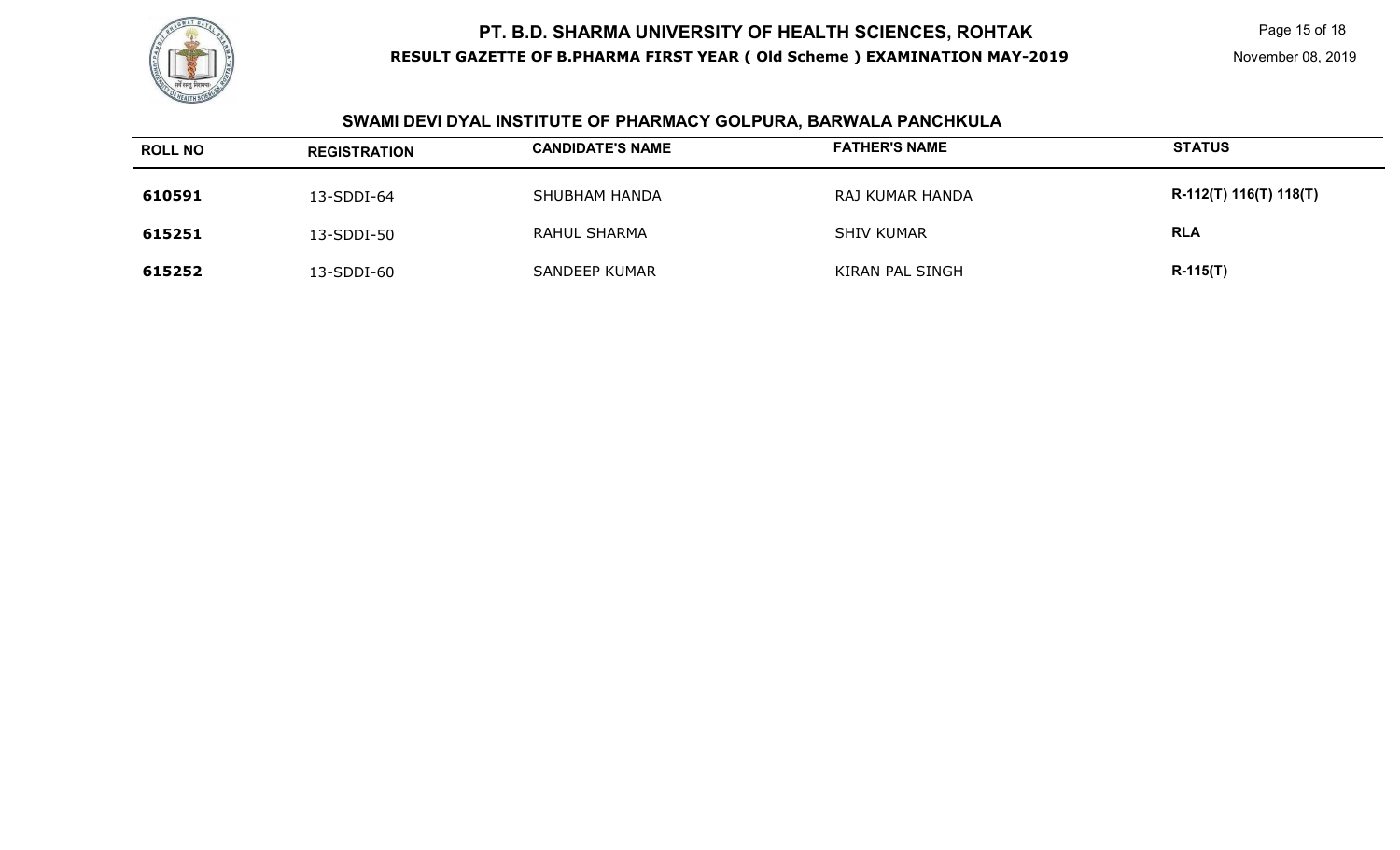

Page 16 of 18

#### **GANPATI INSTITUTE OF PHARMACY, BILASPUR, JAGADHRI**

| <b>ROLL NO</b> | <b>REGISTRATION</b> | <b>CANDIDATE'S NAME</b> | <b>FATHER'S NAME</b> | <b>STATUS</b>     |
|----------------|---------------------|-------------------------|----------------------|-------------------|
| 610911         | $11-GIJ-13$         | <b>KRISHAN KUMAR</b>    | ARJUN DASS           | $R-115(T) 116(T)$ |
| 610912         | 12-GIJ-24           | NAINA GARG              | RAJESH KUMAR         | 825 / 1400        |
| 610913         | 13-GIJ-50           | <b>SHIV KUMAR</b>       | <b>KRISHAN PAL</b>   | $R-112(T)$        |
| 615431         | 13-GIJ-15           | <b>CHETAN SHERGILL</b>  | KULDEEP SINGH        | $R-112(T)$        |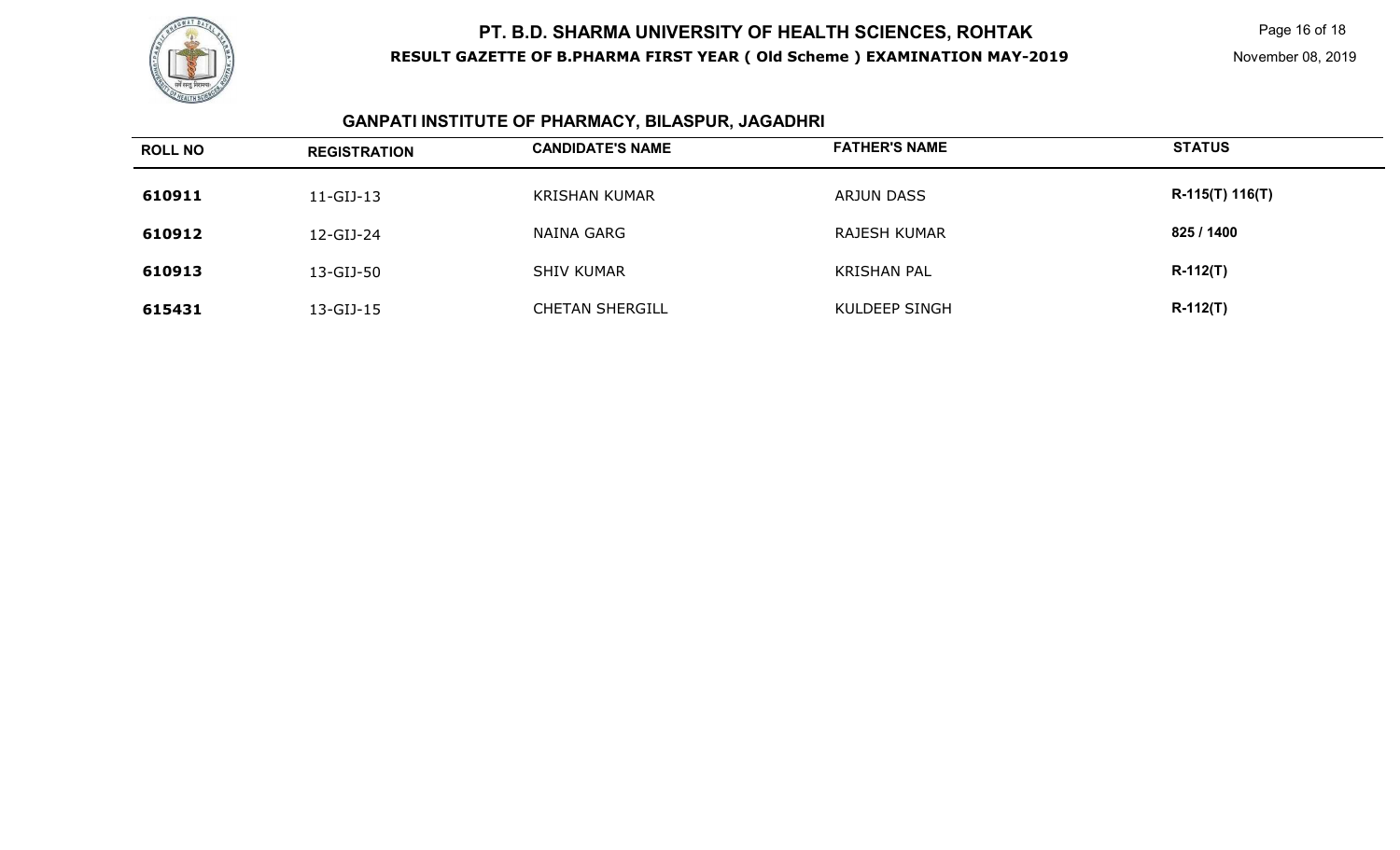

Page 17 of 18

# **MANAV INSTITUTE OF PHARMACY, VILL. JEVRA, BARWALA ( HISAR**

| <b>ROLL NO</b> | <b>REGISTRATION</b> | <b>CANDIDATE'S NAME</b> | <b>FATHER'S NAME</b>  | <b>STATUS</b>   |
|----------------|---------------------|-------------------------|-----------------------|-----------------|
| 611211         | 11-MIJ-08           | <b>MANOJ</b>            | <b>RAJENDER SINGH</b> | R-112(T) 116(T) |